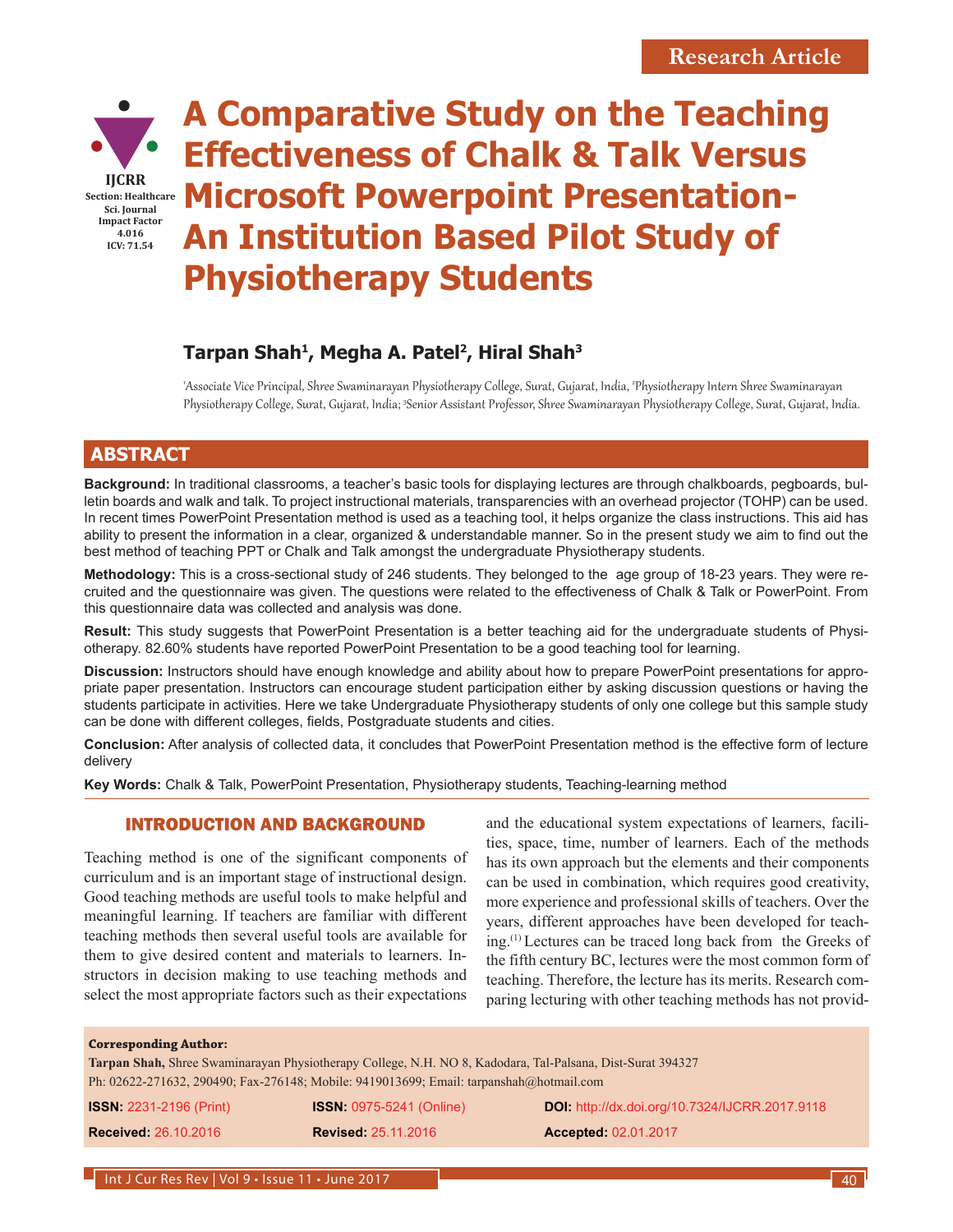ed sufficient evidence to favor one method over another. (2)

The study of Lowry had shown a marked improvement in examination results when Transparencies with an Overhead Projector (TOHP), TOHP is replaced by the PowerPoint. Therefore, there is a mixed view that emerges from current studies. In this investigation students' opinions on the impact of electronic presentations in lectures in undergraduate chemistry compared with TOHP and other conventional non-electronic approaches, and compare the impact it had on examination results. (3)

The use of PPT has become a routine affair in teaching and 99.9% teachers use it rather than any other instructional technology. (4) Lectures presented via computerized digital presentation attract students because they provide them a different atmosphere for the study. On the other hand, they impart some advantages to lecturer as saving or updating the lecture materials. At the same time teaching with PPT enforce the learning effectiveness by stimulating student's imagery systems.<sup>(5)</sup>

The most crucial factor in the social and the economic development of a country is knowledge, which is the key requirement to prepare students to participate in an interactive society. The idea of new Information Technologies and Communication leads to changes in both the structure and the functionality of education. The Electronic learning (elearning) is more preferable than distance learning courses which offers a new dimension to the provision and content of education. Indeed, the use of new technologies of Information and Communication transforms traditional teaching and assists the adaptation of new curricula and new courses in existing applications.(6) A very interesting by-effect of the pursuit of teaching effectiveness by instructors is that this enhances their core scientific research. (7)

PowerPoint is a commonly used presentation program in business world but these days it is commonly used in the field of education. The use of PowerPoint on the basis of educational level has a supportive as well as negative impact. Proper use of PowerPoint can improve the teaching and learning experience for both staff and students. It provides support to staff by facilitating the structuring of a presentation in a proper manner. (8)

For Effective teaching learning process, the teacher must determine the process of innovations, as to identify the reform and innovation pioneers, and to examine how institutions identify problems related to teaching and learning and then make fundamental changes for better results, to explore how assessment, student diversity and the use of new technologies are incorporated into reform and innovation movements. During lecture, both the visual and auditory senses are available to absorb information and assistance in the form of a visual aid is useful.<sup>(9)</sup> A chalkboard is uniquely effective as a medium of classroom instruction and has been used commonly in the lectures, while the use of transparencies with an overhead projector is also popular.<sup>(10)</sup> In traditional classrooms, a teacher's basic instructional tools for displaying information are chalkboards, pegboards, bulletin boards and chalk and talk.(11) One study was done to compare PowerPoint and TOHP had shown there was no difference in student performance in exams. (12) While in another study which shows there was marked improvement in examination results when PPT replaced the use of TOHP. (13) So there is a mixture of views based on the recent studies and it is not clear whether the use of a particular lecture delivery method is superior to others. Therefore, this study was undertaken to find out students opinions of the impact of PowerPoint presentations in lectures compared with the traditional chalkboard teaching. (4)

#### MATERIALS AND METHODOLOGY

**Study design:** In this experimental study samples were selected by simple random sampling from students of Shree Swaminarayan Physiotherapy College and study was performed in same institution. Duration for the study was 6 months and total 246 subjects were included in the study. Exclusively only the students studying in physiotherapy belonging to age group of 18-23 years were recruited. Students not belonging to undergraduate courses, those who did not belong to physiotherapy and who were pursuing post-graduation in physiotherapy were excluded from the study. Questionnaire forms were used for collecting data.

**Method:** Shree Swaminarayan Physiotherapy College at Kadodara is one of the popular undergraduate women's residential teaching institutes for Physiotherapy in India. This work is based on data collected from interns of B.P.T. Students of this college belonging to each of the four years of instruction in course of 2015-16 academic year. We first circulated a questionnaire which was based on the effectiveness of teaching tools like chalk & talk and PowerPoint. Since our objective is to compare the effectiveness of chalk & talk and PowerPoint, we intentionally removed the option having both the teaching tools in the questionnaire and the students were asked and allowed to select only one option either chalk & talk or PowerPoint. We instructed them to answer it based on their experience without revealing their identity. The students were invited to include specific comments or suggestions if any. We proceeded further in our study with 246 feedback questionnaire forms.

#### RESULTS

Out of 246 Physiotherapy students,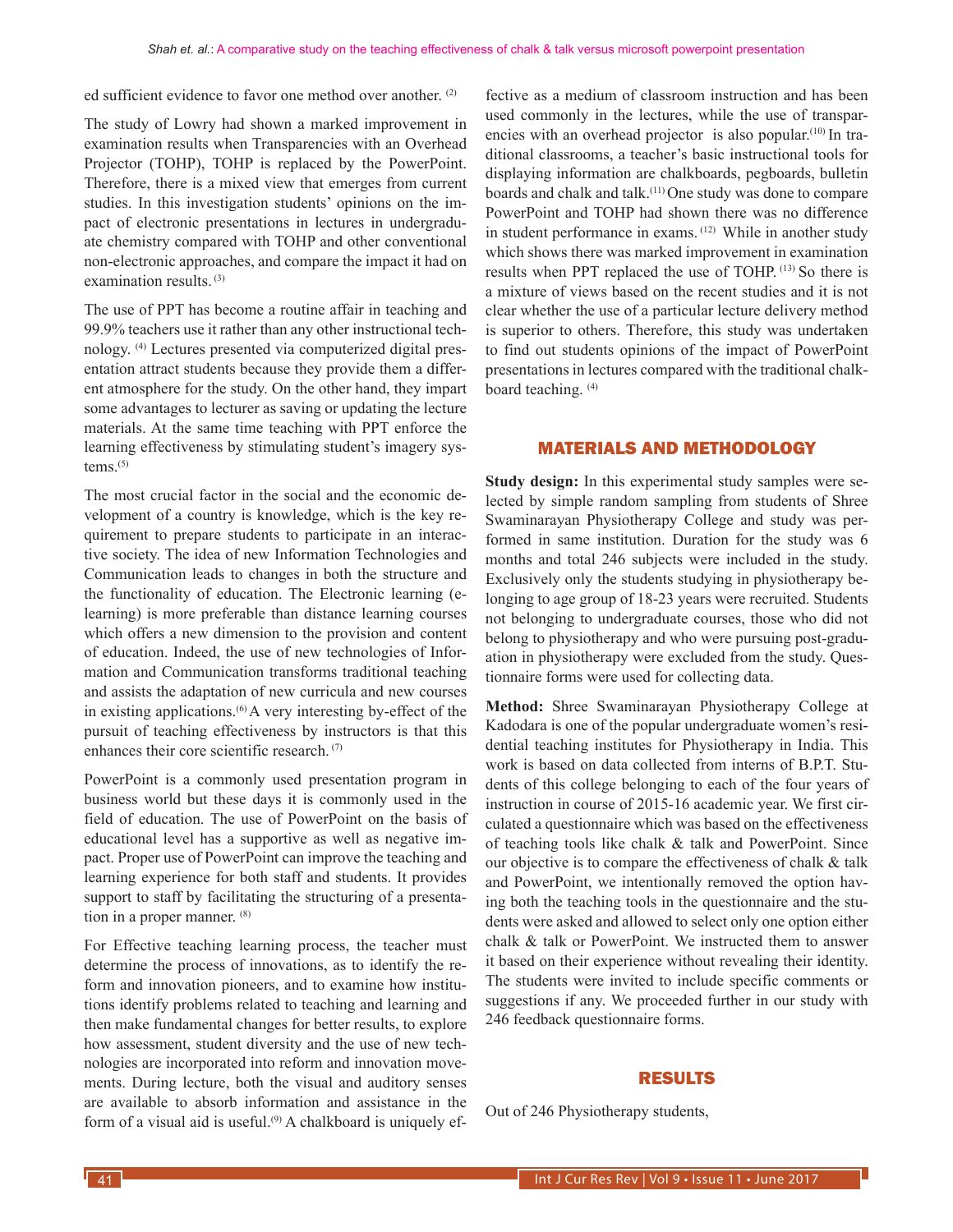- 245 voted PowerPoint as better and effective tool to explain the subject efficiently.
- 245 choose PowerPoint as more creative than chalk and talk to create interest in the subject.
- 213 choose PowerPoint as a better teaching tool to improve public speaking and presentation skills than chalk and talk.
- 103 wanted to retain chalk and talk for teaching their subject instead of replacing it with PowerPoint.
- 239 felt PowerPoint as more useful and appropriate tool for teaching than chalk and talk.
- 229 agreed and accepted PowerPoint has the basic teaching components like "Inspire, influence and inform" in a better way than chalk and talk.
- Only 24 felt PowerPoint is relatively more boring than chalk and talk.
- 218 experienced more involvement and active participation in the class when PowerPoint is used as the teaching tool.
- 239 stated that PowerPoint has most of the features needed for teaching.
- 237 recommended PowerPoint to be continued as the teaching tool.

One of the limitations of our study is that our sample is taken only from a single institution and deals with the experience of undergraduate students. It may be done in different institutions and among Postgraduate students as well.

#### **DISCUSSION**

The present study aims to compare the teaching effectiveness of chalk & talk versus Microsoft PowerPoint presentation for the undergraduate physiotherapy students. Our study concluded that the dominant form of lecture delivery is the PowerPoint presentation method. The quality of PowerPoint presentations depends mainly on the instructor. Instructors should have enough knowledge and ability how to prepare PowerPoint presentations in terms of not only physical structure but also the content, Visuals including pictures, animations or videos related to content may be helpful to keep student attentive in lecture. According to students, clarity of words, illustrations, real pictures and summarizations were some of the attributes best deal with on PPT. PowerPoint presentations could be turned to typical teacher–centered instruction if instructors do not provide student participation by discussion, asking questions or having students participate in activities. This study can also be done with different colleges, fields, professors with various degrees  $\&$  in different cities.

#### **CONCLUSION**

After analysis of the data which was collected from undergraduate students of physiotherapy, it was concluded that PowerPoint presentation method is better than the chalk  $\&$ talk method as a teaching aid. Most of the students choose PowerPoint as a more creative tool which is effective to explain the subject efficiently, to improve public speaking and presentation skills and to teach the basic components like "inspire, influence and inform" in a better way. Because of all these features, students recommended PowerPoint to be continued as the preferred teaching tool.

#### ETHICAL CLEARANCE

Ethical clearance for the present study was obtained from ethical committee of Shree Swaminarayan Physiotherapy College.

#### ACKNOWLEDGEMENT

The author acknowledges the immense help received from the scholars whose articles are cited and included in references of this manuscript. The authors are also grateful to authors/editors/publishers of all those articles, journals and books from where the literature for this article has been reviewed and discussed. The authors are extremely grateful to IJCRR editorial board members and IJCRR team of reviewers who have helped to bring quality to this manuscript.

**Source of Funding:** There was no source of funding.

**Conflict of Interest:** There was no conflict of interest.

#### REFERENCES

- 1. Belias Dimitrios, Dr. Sdrolias Labros, Dr. Kakkos Nikolaos, Koutiva Maria, Dr. KousteliosAthanasios (2013) European Scientific Journal Edition Vol.9, No.28 ISSN: 1857–7881 (Print) e - ISSN 1857-7431, 73-101.
- 2. Krishna et al (2012) Comparative study on the teaching effectiveness of Chalk & Talk and Microsoft PowerPoint presentation from the students' perspective, International Journal Pharm Science, Vol 4, Suppl 1, 191-193.
- 3. D. E. Shall cross and T. G. Harrison (2007) Lectures: Electronic presentations versus chalk and talk – a chemist's view, Chemistry Education Research and Practice, 8(1), 73-79.
- 4. P. Aranhaet al. (2013)Chalk and Talk versus PowerPoint-perception of Nursing faculty in India, American International Journal of Research in Humanities, Arts and Social Sciences, 3(2), pp. 264-267.
- 5. Mann, Sandi, Robinson, Andrew (2009), Boredom in the lecture theatre. British Educational Research Journal, Vol 35 (2) 243- 258.
- 6. Costas Siriopoulos, Alternatives to "chalk and talk": Active vs. passive learning – a literature review of the debate, 1-45,http:// ssm.com/abstract=977283.
- 7. Braun, R.L., & Simpson, W.R. (2004), the pause method in undergraduate auditing: An analysis of student assessments and relative effectiveness. Advances in Accounting Education, 6, 69–85.
- 8. Allan M Jones (2003), the use and abuse of PowerPoint in Teaching and Learning in the Life Sciences: A Personal Overview, Bioscience education E-Journal Volume 2: November 2003.